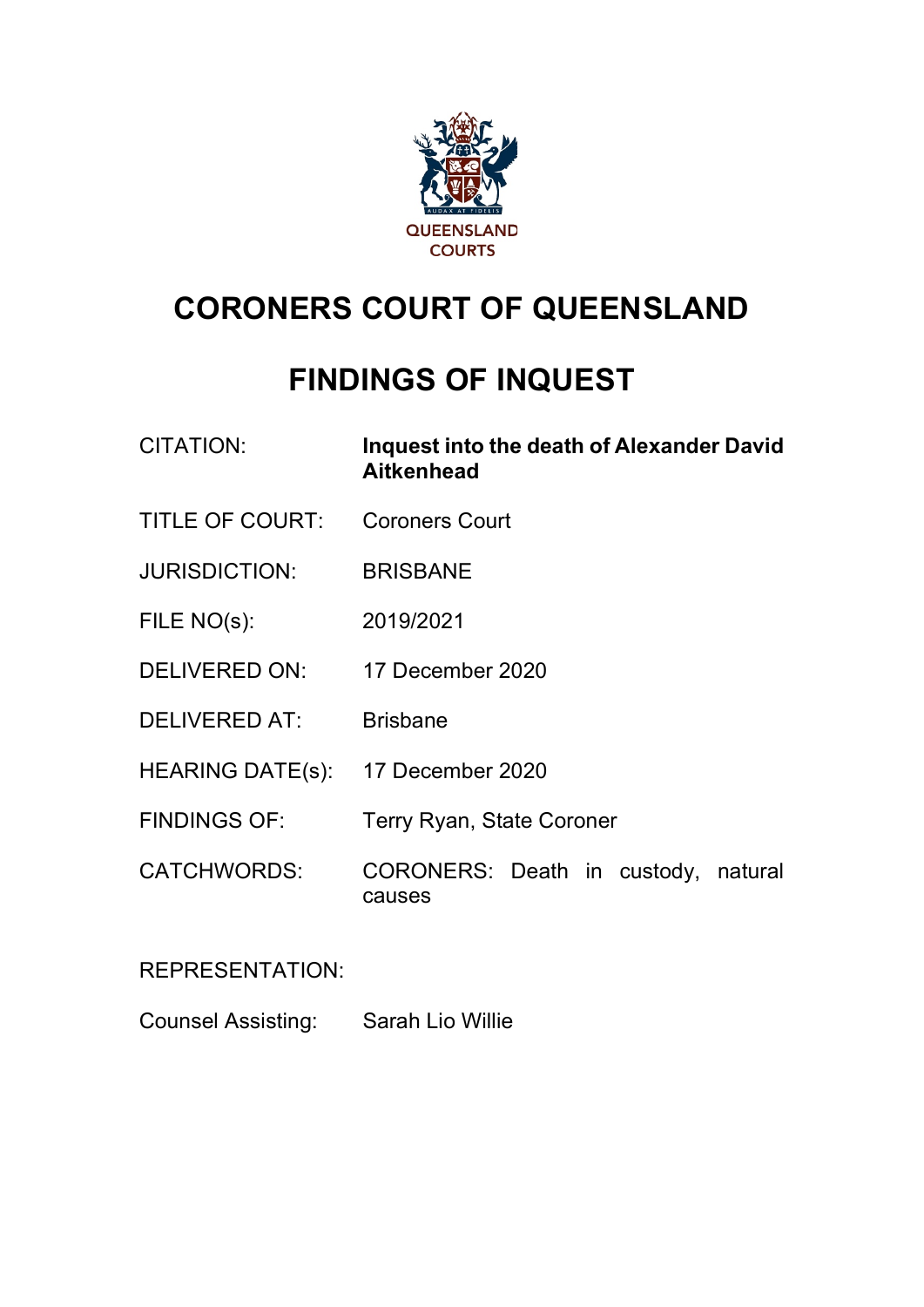| <b>Contents</b> |  |  |
|-----------------|--|--|
|-----------------|--|--|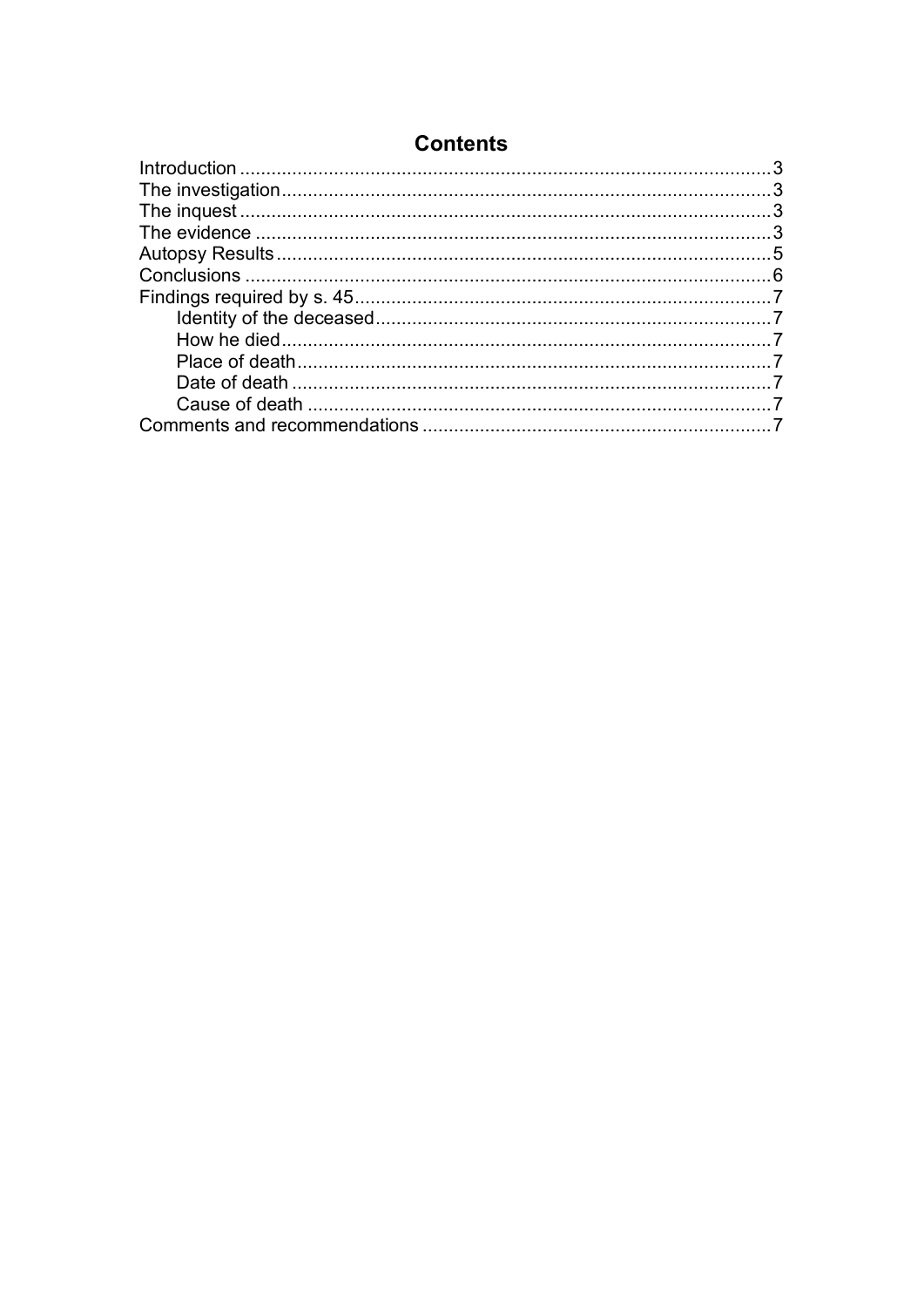## <span id="page-2-0"></span>**Introduction**

- 1. At the time of his death, Alexander David Aitkenhead was aged 86 years. He was a prisoner hospitalised in the palliative care unit at the Rockhampton Hospital. Prior to his hospitalisation he was an inmate serving a sentence at the Capricornia Correctional Centre (CCC).
- 2. Mr Aitkenhead suffered from many chronic illnesses. On 21 April 2019, he was admitted to hospital with end stage chronic obstructive pulmonary disease. He died on 10 May 2019.

## <span id="page-2-1"></span>**The investigation**

- 3. Detective Senior Constable (DSC) Alfred Pritchard from the Corrective Services Investigation Unit conducted a targeted investigation into the circumstances surrounding Mr Aitkenhead's death.
- 4. The CSIU investigation was informed by statements from relevant custodial correctional officers and nursing and medical staff at the CCC and the Rockhampton Hospital. These statements were tendered at the inquest.
- 5. DSC Pritchard concluded that Mr Aitkenhead received adequate medical care as a prisoner. He also concluded that his death was unavoidable and there was no act or omission by any person which resulted in the death.

## <span id="page-2-2"></span>**The inquest**

6. As Mr Aitkenhead died while he was in custody, an inquest was required by s 27 of the *Coroners Act* 2003. The inquest was held on 17 December 2020. All the statements, medical records and material gathered during the investigation into Mr Aitkenhead's death were tendered to the court. Counsel Assisting proceeded to submissions in lieu of any oral testimony being heard.

## <span id="page-2-3"></span>**The evidence**

#### *Personal History*

7. Mr Aitkenhead had six children with his wife, four boys and two girls.<sup>[1](#page-2-4)</sup> Mr Aitkenhead's son was listed as his next of kin while he was in custody. His daughter who was a registered nurse had ceased contact with Mr Aitkenhead about five years prior to his death. At that time, she was aware that Mr Aitkenhead was suffering from several chronic illnesses, and his wishes were to cease life prolonging procedures and treatments. His daughter had no concerns about the care her father received while in custody. I extend my condolences to his family.

<span id="page-2-4"></span><sup>&</sup>lt;sup>1</sup> Sentencing remarks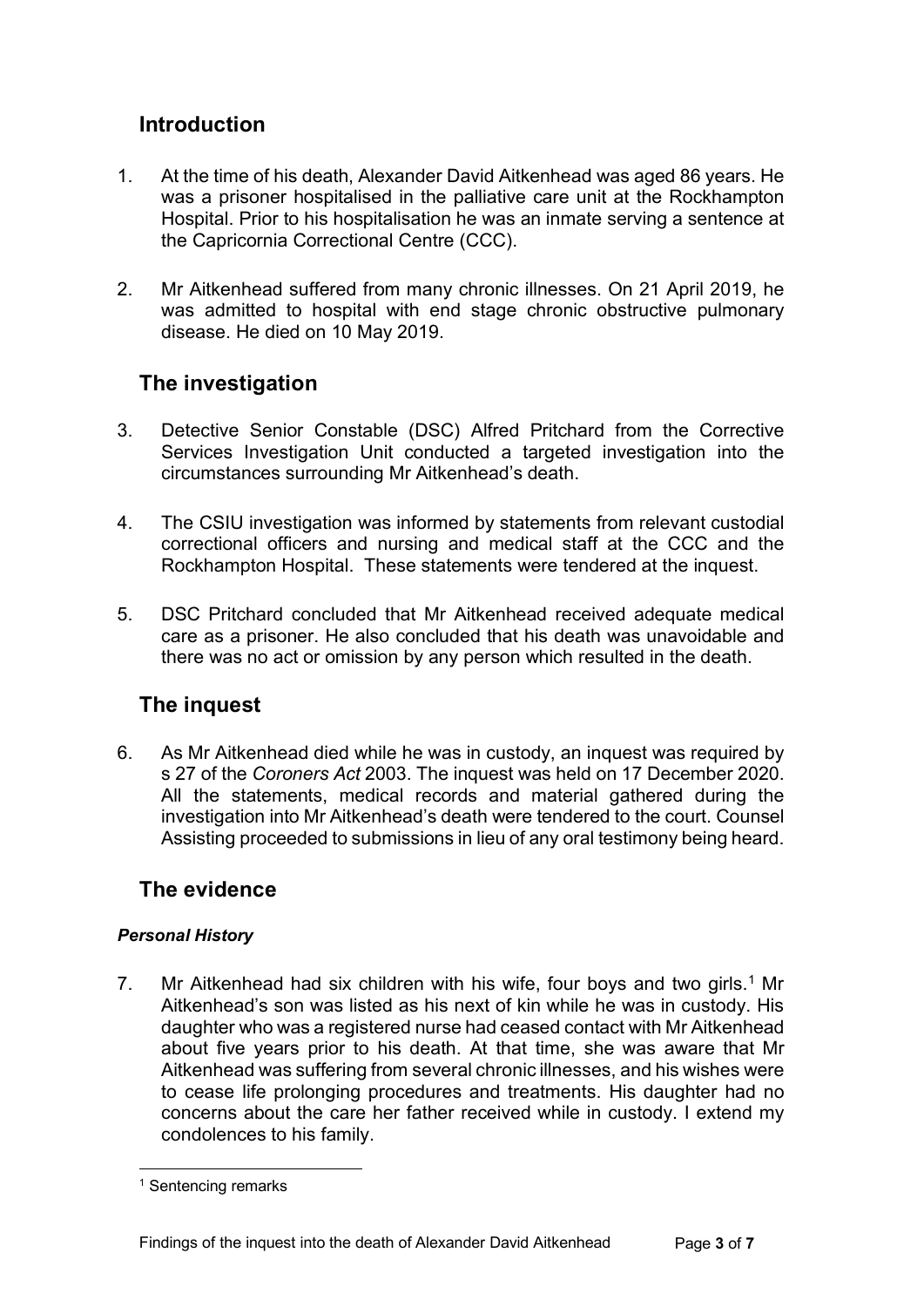#### *Criminal history*

8. Mr Aitkenhead had one entry on his criminal history. On 22 June 2015, he was convicted on his plea of guilty in the District Court at Gladstone of two counts of rape and three counts of indecent treatment of girls under 14 years. Those offences were committed between 1980 and 1986. He was sentenced to eight years imprisonment, and became eligible for parole on 22 December 2017.

#### *Medical history*

- 9. On Mr Aitkenhead's reception to CCC on 23 June 2015, he was a frail 82 year old man who suffered from: [2](#page-3-0)
	- Chronic obstructive pulmonary disease (COPD);
	- Atrial fibrillation (AF);
	- Emphysema;
	- Osteoporosis;
	- Osteoarthritis:
	- Hypertension; and
	- Reflux
- 10. Mr Aitkenhead had at least ten medications prescribed order to treat his illnesses. Throughout his incarceration at the CCC, Mr Aitkenhead had several admissions to hospital for chest infections. During those admissions, Mr Aitkenhead also had fast atrial fibrillation and would develop congestive cardiac failure.
- 11. On 16 October 2018, after two successive hospital admissions, Mr Aitkenhead was assessed by the visiting medical officer (VMO) at the health centre of the prison, and confirmed his previously signed 'Not for Resuscitation' (NFR) order was to remain in place while at CCC. He did not wish to be intubated or ventilated.
- 12. On 18 October 2018, Mr Aitkenhead was admitted to the Rockhampton Hospital Sub Acute Geriatric Evaluation (SAGE) unit for a period of 19 days. This was due to his inability to self-manage safe basic hygiene requirements in the prison environment.
- 13. When Mr Aitkenhead returned to CCC on 6 November 2018, Assistant in Nursing (AIN) staff were specifically hired to provide activities of daily living (ADL) for him. These included showering, shaving, and continence management. In addition to the daily assistance, Mr Aitkenhead was also regularly reviewed by the VMO. He was seen at least six times by the VMO between 3 July 2018 and 16 March 2019.

<span id="page-3-0"></span><sup>2</sup> Exhibit B6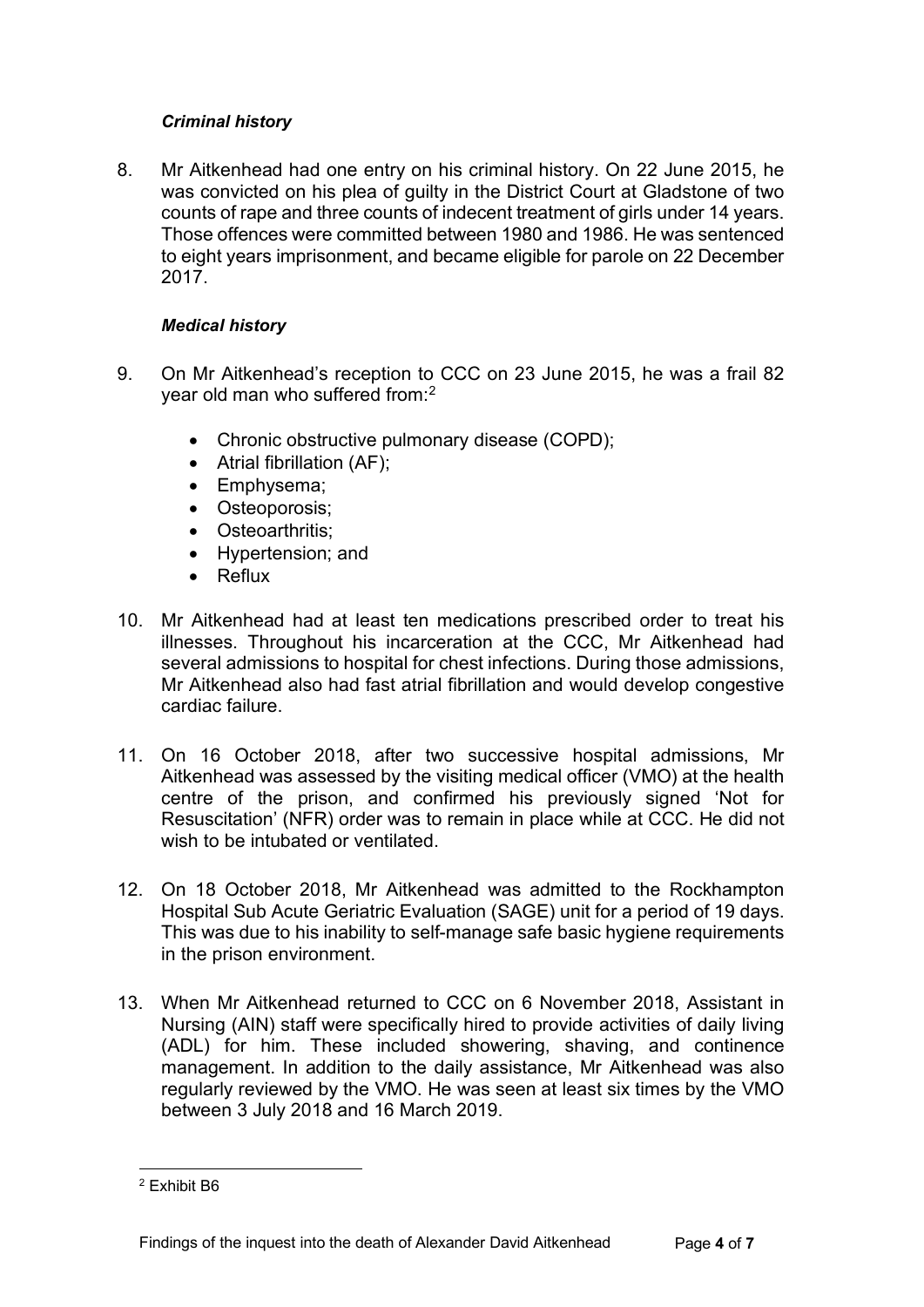- 14. On 4 April 2019, Mr Aitkenhead was reviewed by a clinical nurse at the CCC health centre and assessed to have increased shortness of breath and wheeze, elevated and irregular heart rate. He was subsequently transferred to the Rockhampton Hospital by ambulance.
- 15. On 11 April 2019, he returned to residential accommodation at CCC. Assistance with ADLs by AINs was re-instigated at the health centre. Mr Aitkenhead was taken to the health centre daily in a wheelchair by a prisoner carer.
- 16. Mr Aitkenhead was last seen by the VMO in the health centre on 16 April 2019, who assessed his chronic reflux concerns and planned ongoing International Normalised Ratio (INR) monitoring due to him receiving Warfarin treatment for his chronic AF.

## **Events leading up to the death**

- 17. On 21 April 2019, Mr Aitkenhead was too weak to mobilise. Correctional officers (CO's) subsequently called a Code Blue. Mr Aitkenhead was assessed by a clinical nurse who documented that he had shortness of breath and tightness in his chest. Mr Aitkenhead also disclosed to the nurse that he had not been eating or taken any fluids in a few days.
- 18. Mr Aitkenhead was transported by ambulance to the Rockhampton Hospital. He was diagnosed with end-stage COPD, and admitted to a single occupancy room in the Palliative Care Unit.
- 19. On 29 April 2019, nurses from the CCC made enquiries with local nursing homes and care organisations if they had any availability to provide palliative care for Mr Aitkenhead, if they were able to attain his release on compassionate parole.
- 20. Mr Aitkenhead's conditioned deteriorated after that point, and on 10 May 2019 at 6.35pm, he was declared life extinct in his hospital room.

## **Autopsy Results**

21. An external post-mortem examination was performed by Professor David Williams at the Rockhampton Mortuary on 16 May 2019.[3](#page-4-0) The examination noted that muscle mass appeared rather wasted.

<span id="page-4-0"></span> $3$  Fx A4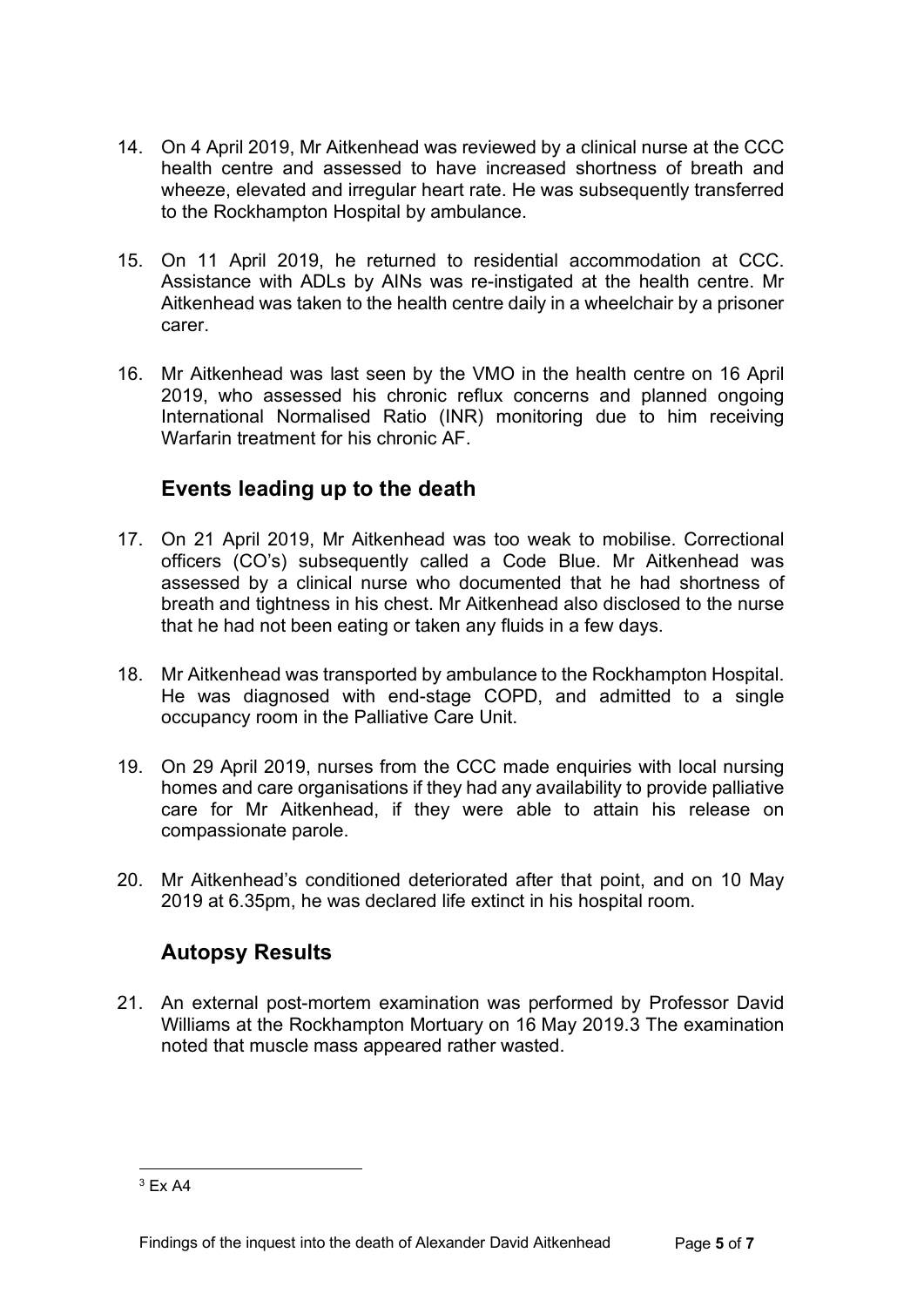- 22. A review of the medical records, in conjunction with the examination determined that Mr Aitkenhead died of natural causes. The cause of death was found to be ischaemic heart disease. Other significant conditions that contributed to his death, but not related to the underlying cause were, valvular heart disease, prostatic enlargement and chronic obstructive airways disease.
- 23. The toxicology showed low levels of his medication with no drugs of abuse in his system. The acetone levels reflected a probable period of not eating prior to his death.

## <span id="page-5-0"></span>**Conclusions**

- 24. Mr Aitkenhead' death was the subject of a police investigation. That investigation has been considered by me and I accept that the death was from natural causes with no suspicious circumstances associated with it.
- 25. Mr Aitkenhead was an elderly man who entered custody with a number of comorbidities. When Mr Aitkenhead's health deteriorated he received daily assistance by staff specifically hired to provide activities of daily living. Staff at CCC made enquiries with nursing homes about the possibility of residence if he was granted compassionate parole. In all the circumstances, no adverse comment could be made about the care and attention Mr Aitkenhead received in custody.
- 26. None of the CO's involved at CCC contributed to his death. I am satisfied that Mr Aitkenhead was given appropriate medical care by staff at CCC and the Rockhampton Hospital while he was admitted there. His death could not have reasonably been prevented.
- 27. It is an accepted principle that the health care provided to prisoners should not be of a lesser standard than that provided to other members of the community. The evidence tendered at the inquest established the adequacy of the medical care provided to Mr Aitkenhead when measured against this benchmark.